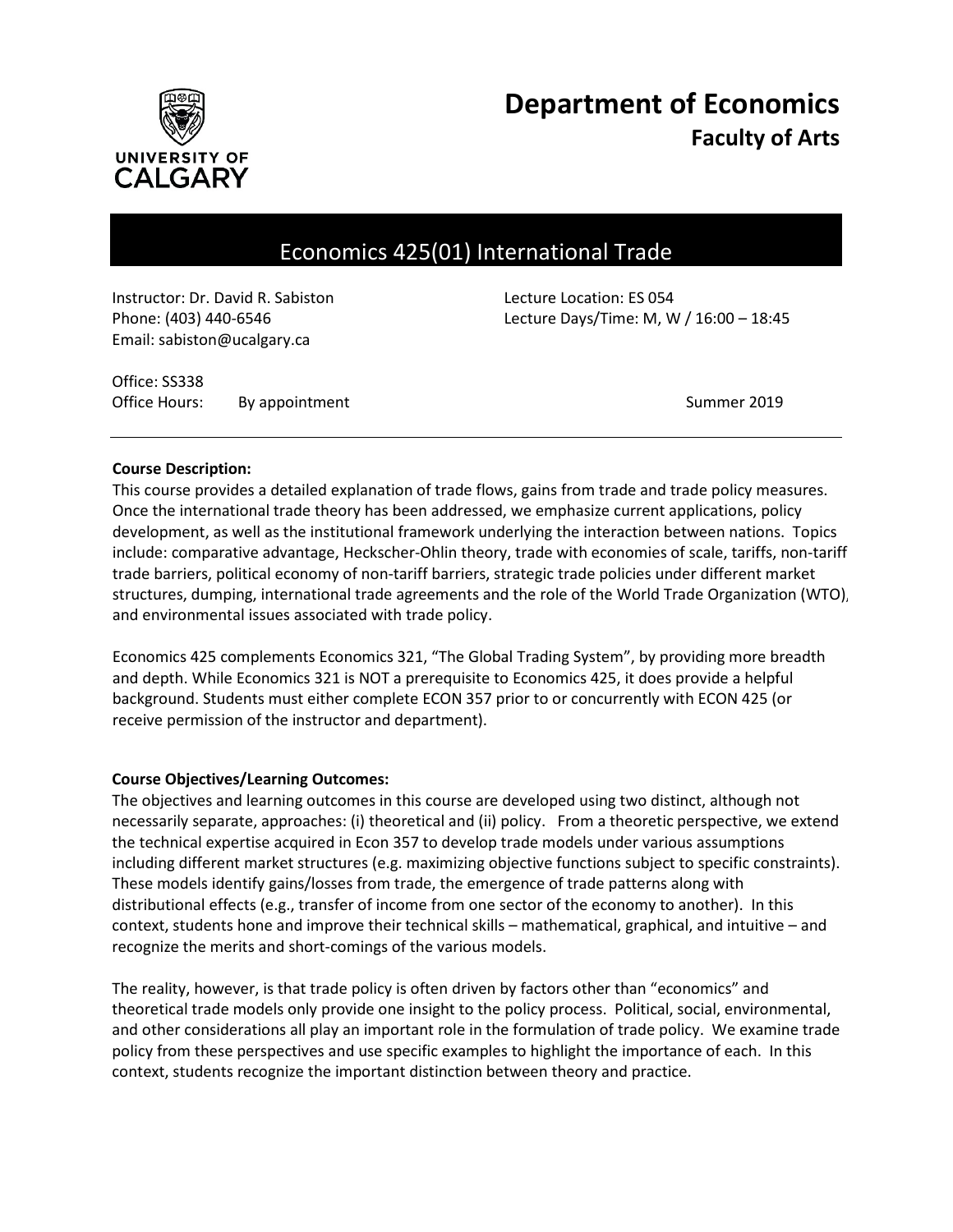Some of the specific course competencies and outcomes include:

- i. critical thinking through demonstrated quantitative literacy, including working with data, statistics, and algebra;
- ii. critical thinking through demonstrated written literacy;
- iii. independent thinking through demonstration of the ability to explain and analyze economic/political arguments for logical consistency and sequence of argument;
- iv. communication through use of mathematical language and graphical presentation as well as through sequential verbal and written arguments;
- v. information evaluation through the ability to use economic models and specific micro and macroeconomic tools.

### **Course Outline:**

Course content includes, but is not limited to, the following text chapters in Feenstra & Taylor:

| <b>General Topic</b>                     | <b>Chapters in Feenstra &amp; Taylor</b> |
|------------------------------------------|------------------------------------------|
| Trade in the Global Economy              | Chapter 1                                |
| Patterns of International Trade          | Chapters 2-5                             |
| New Explanations for International Trade | Chapter 6                                |
| <b>International Trade Policies</b>      | Chapters 8, 9, 11                        |

**NOTE:** Depending on time constraints, some topics may be added or deleted.

#### **Prerequisites/corequisites**

Econ 357.

#### **Required Textbook:**

Feenstra, R.C., and A. M. Taylor (2017). International Trade (4th ed). Worth Publishers.

LaunchPad + Loose Leaf Sheets: ISBN-10: 1-319-16806-X; ISBN-13: 978-1-319-16806-3 Launchpad + Hard Cover: ISBN-10: 1-319-16787-X; ISBN-13: 978-1-319-16787-5

#### **Recommended Texts:**

Appleyard, Dennis R. and Alfred J. Field Jr. (2017), *International Economics*. 9th Edition. New York: McGraw-Hill Irwin.

Krugman, Paul, Maurice Obstfeld and Marc J. Melitz (2018), *International Trade: Theory and Policy*. (11<sup>th</sup> ed.) Pearson Education.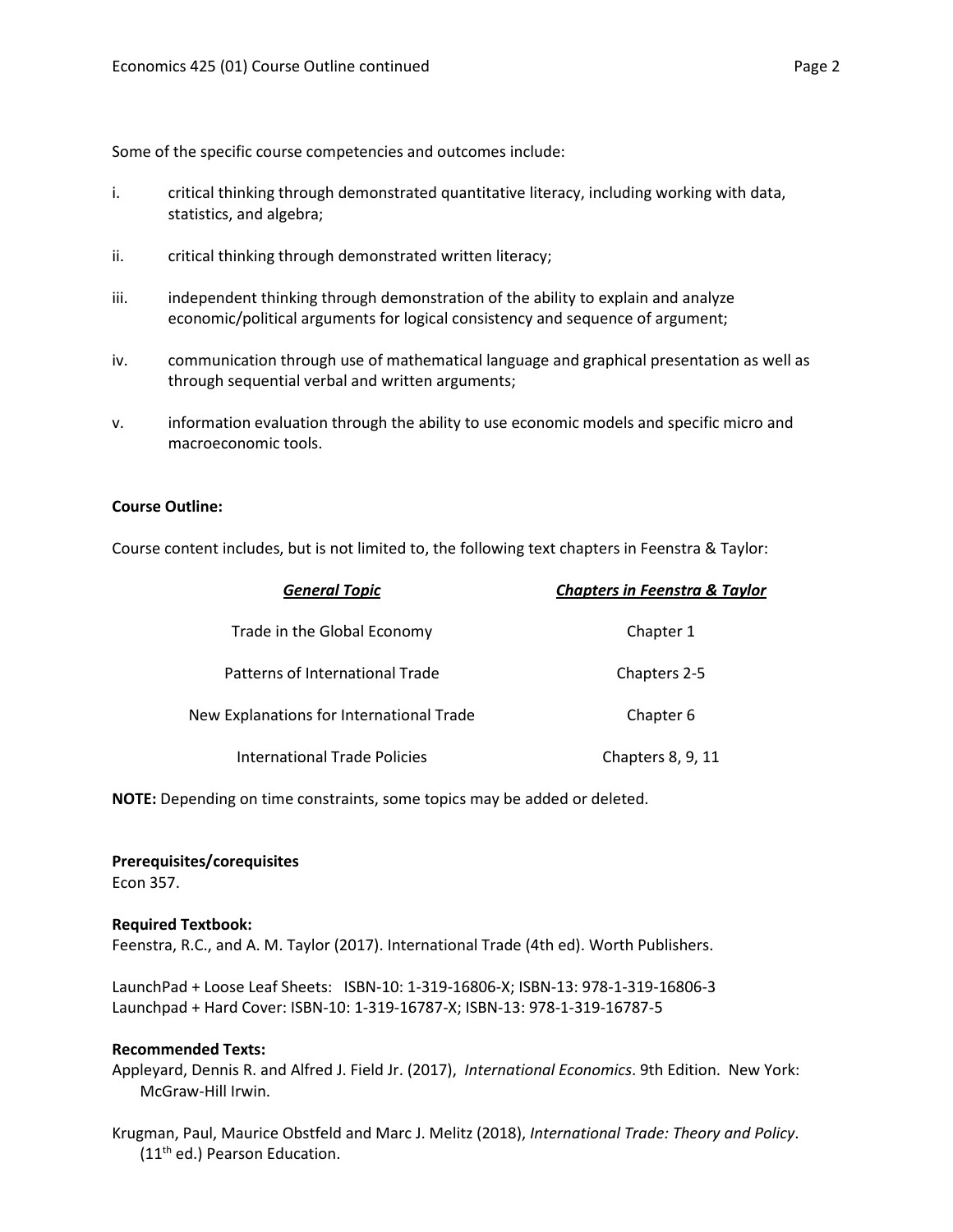# **Desire2Learn:**

This course will make use of the Desire2Learn (D2L) platform. Students who are registered in the course can log on a[t http://d2l.ucalgary.ca](http://d2l.ucalgary.ca/) through their student centre. Please note that D2L features a class e-mail list that may be used to distribute course-related information. These e-mails go to your University of Calgary e-mail addresses only.

# **Additional required readings will be posted on the D2L site as we progress through the course.**

# **Grade Determination and Final Examination Details**

- (i) There are *two, non-cumulative* in-class tests worth 20% *(July 15, 2019* and *July 29, 2019*). Each in-class test will be approximately 90 minutes in length and may consist of theoretical, mathematical, graphical, applied, and/or "readings" questions. Make-up tests will not be given.
- (ii) There are *six online assignments* worth 24%; each comprised of two components. The first component is a "Learning Curve Activity" worth a total of 6% (1% for each of 6 chapters). The second component is a "Graded Homework" worth a total of 18% (3% for each of 6 chapters). These online assignments are accessed using MacMillan Learning's online assessment tool call LaunchPad.
- (iii) A final exam worth 36% will be written during the final exam period as scheduled by the registrar. The final exam is *cumulative* and is 2 hours in length as scheduled by the Registrar's office. More information will be provided towards the end of the term.

| Activitv                 | Due Date                                                               | Value |
|--------------------------|------------------------------------------------------------------------|-------|
| In $-$ class test #1     | July 15 <sup>th</sup> , 2019                                           | 20%   |
| In $-$ class test #2     | July 29 <sup>th</sup> , 2019                                           | 20%   |
| LaunchPad - Chapter 2    | July 10 <sup>th</sup> , 2019                                           | 4%    |
| LaunchPad - Chapter 3    | July 17th, 2019                                                        | 4%    |
| LaunchPad - Chapter 4    | July 24th, 2019                                                        | 4%    |
| LaunchPad - Chapter 6    | July 31st, 2019                                                        | 4%    |
| LaunchPad - Chapter 8    | August 7, 2019                                                         | 4%    |
| LaunchPad - Chapter 9    | August 13, 2019                                                        | 4%    |
| <b>Final Examination</b> | Registrar Scheduled: August 15 <sup>th</sup> - 19 <sup>th</sup> , 2019 | 36%   |
|                          |                                                                        | 100%  |

The official grading system will be used. See http://www.ucalgary.ca/pubs/calendar/current/f-1-1.html.

If a student's letter grade on the final exam exceeds their midterm(s) letter grade, the weight of the midterm(s) is (are) transferred to the final exam. The student must have written the midterm(s) or provided supporting documentation for the absence(s) such as a medical note or statutory declaration.

As per the Writing Across the Curriculum Statement in the Calendar, writing and grading thereof will be a factor in the evaluation of student work.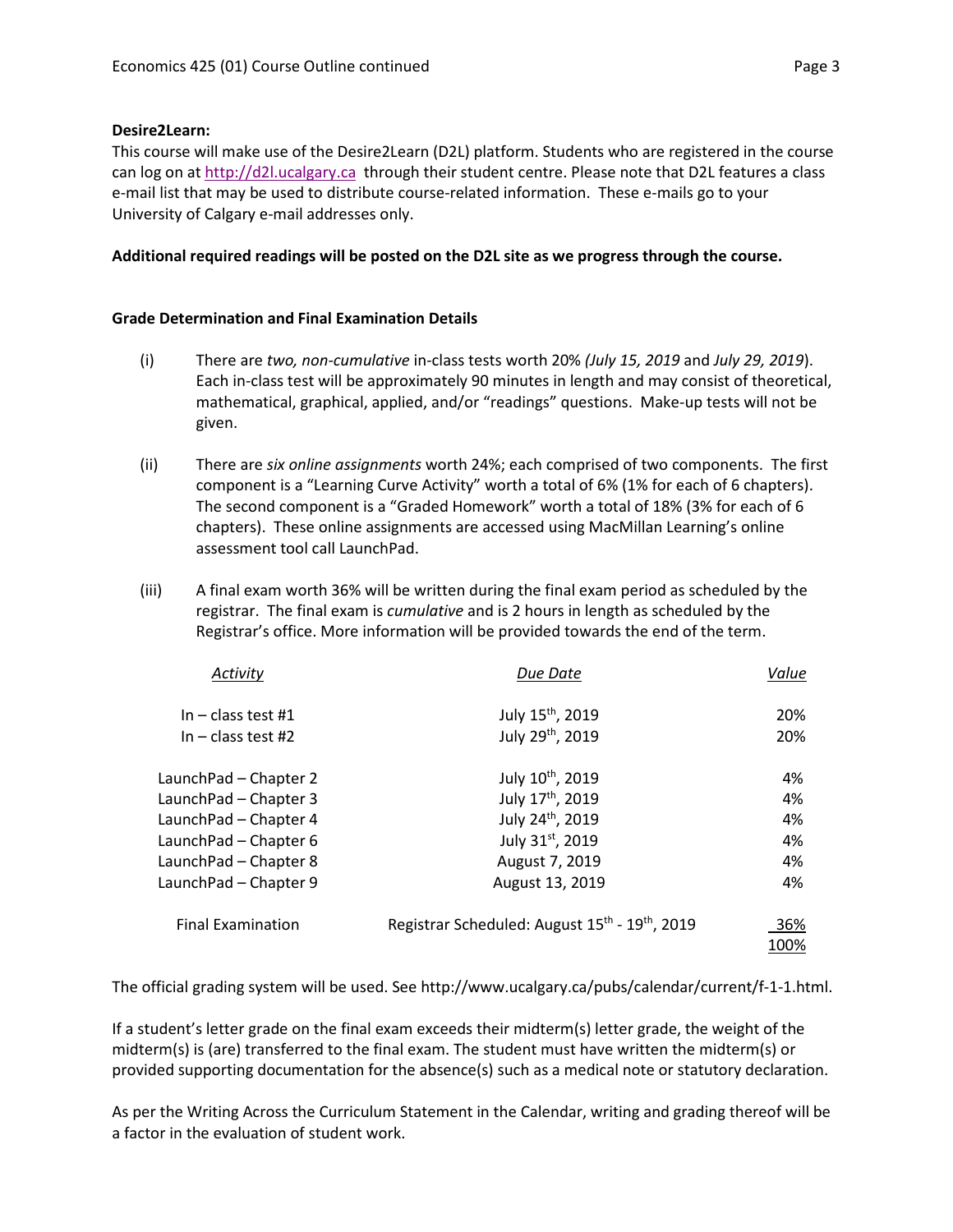Any student work which remains undistributed after the last day of classes will be available to students through the instructor's office during the instructor's office hours.

The final examination will be comprehensive, scheduled by the Registrar, held in a classroom, and last 2 hours. If a student cannot write their final exam on the date assigned by the Registrar's Office, they need to apply for a deferred exam www.ucalgary.ca/registrar/exams/deferred\_final. Under no circumstance will this be accommodated by the Department.

THERE WILL BE NO MAKEUP OR DEFERRED TESTS or EXAMS under any circumstances, nor may the quizzes/exams be written early. Students unable to write the quizzes/exams because of documented illness, family emergency, religious observance, or university-sanctioned event will have the weight shifted according to format discussed in "Grade Determination and Final Exam Details" above; otherwise a grade of zero will be assigned. If a student cannot write their final exam on the date assigned by the Registrar's Office, they need to apply for a deferred exam

<https://www.ucalgary.ca/registrar/exams/deferred-exams> . Under no circumstance will this be accommodated by the department.

A passing grade on any particular component of the course is not required for a student to pass the course as a whole.

Note: Non-programmable calculators will be allowed during the writing of tests or final examinations and all tests and quizzes will not involve multiple choice questions.

# *Lap tops (and tablets) are permitted for note-taking. Cell phone and other electronic cameras, however, are NOT an acceptable form of note-taking.*

# **Reappraisal of Grades and Intellectual Honesty:**

*For reappraisal of graded term work, see Calendar I.2* <http://www.ucalgary.ca/pubs/calendar/current/i-2.html>

*For reappraisal of final grade, see Calendar I.3* <http://www.ucalgary.ca/pubs/calendar/current/i-3.html>

*Statement of Intellectual Dishonesty, see Calendar K.4* <http://www.ucalgary.ca/pubs/calendar/current/k-4.html>

*Plagiarism and Other Academic Misconduct, see Calendar K.5* <http://www.ucalgary.ca/pubs/calendar/current/k-5.html>

# **Academic Accommodations:**

The student accommodation policy can be found at: [ucalgary.ca/access/accommodations/policy.](http://www.ucalgary.ca/access/accommodations/policy)

Students needing an accommodation because of a disability or medical condition should communicate this need to Student Accessibility Services in accordance with the Procedure for Accommodations for Students with Disabilities [ucalgary.ca/policies/files/policies/student-accommodation-policy.](http://www.ucalgary.ca/policies/files/policies/student-accommodation-policy.pdf)

Students needing an Accommodation based on a Protected Ground other than disability should communicate this need, preferably in writing, to the course instructor.